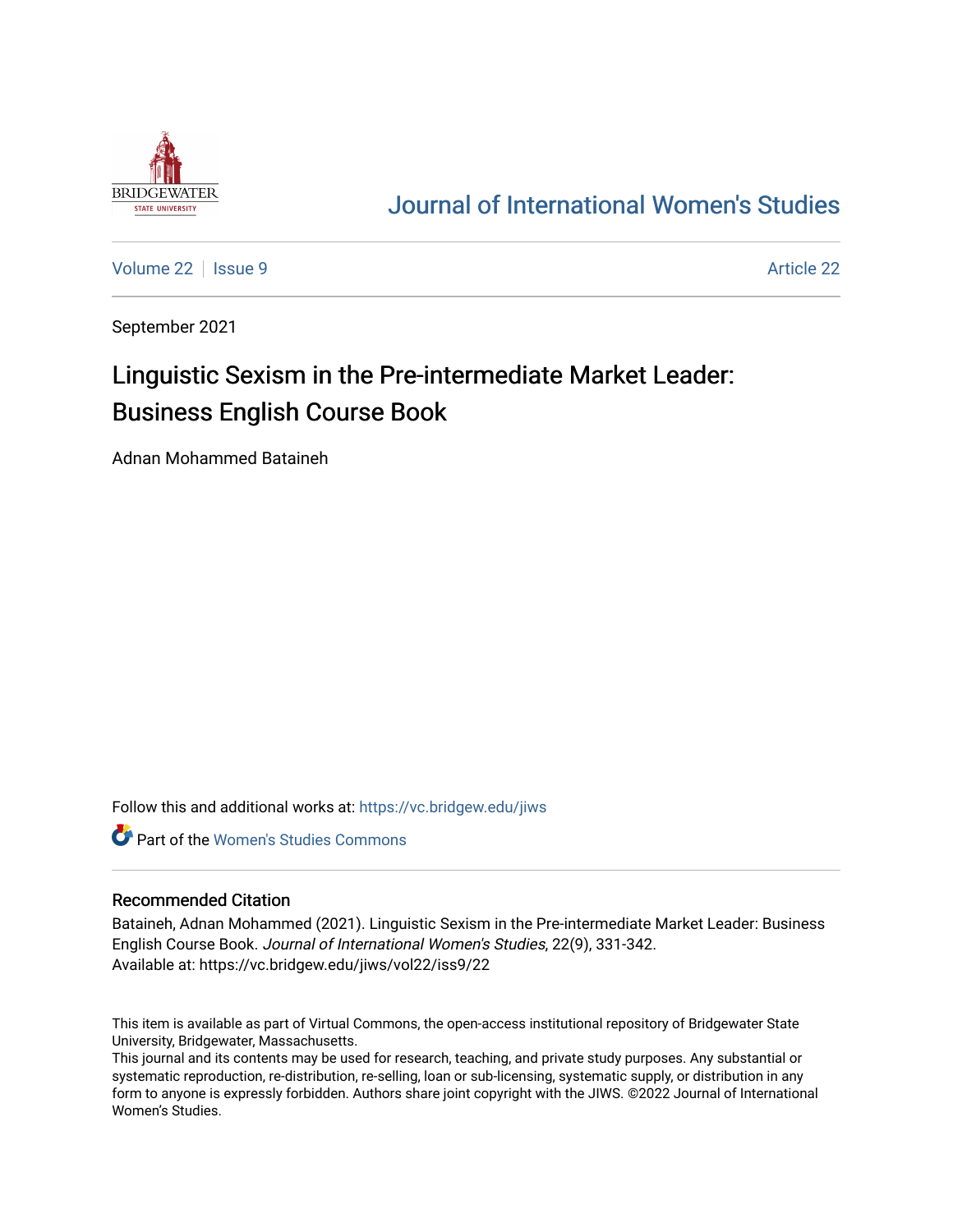#### Bataineh: Linguistic Sexism in the Pre-intermediate Market Leader

This journal and its contents may be used for research, teaching and private study purposes. Any substantial or systematic reproduction, re-distribution, re-selling, loan or sub-licensing, systematic supply or distribution in any form to anyone is expressly forbidden. ©2021 Journal of International Women's Studies.

#### **Linguistic Sexism in the** *Pre-intermediate Market Leader: Business English Course Book*

By Adnan Mohammed Bataineh<sup>[1](#page-1-0)</sup>

#### **Abstract**

This paper aims to analyze linguistic sexism in the *Pre-intermediate Market Leader: Business English Course Book* used at Sohar University to teach the following two Business English courses to level 1 students: *English for Business Communication* and *English for Organizational Communication*. Quantitative content analysis is used to investigate the following gender-related categories: pronouns, terms of address, names, gender firstness, and nouns. Study findings indicate that gender bias is still present in the *Pre-Intermediate Market Leader: Business English Course Book*. Men's presence was dominant and prevalent in the following categories: names, terms of address, and the total number of men and women occurrences. Women, on the other hand, were slightly more visible than men in categories related to pronouns, gender firstness, and nouns. In addition, the study performed a statistical analysis of the total number of occurrences of men and women in all categories. The analysis indicates significant statistical differences between men and women. Statistical differences were in favor of men's presence over women's. In general, the *Pre-intermediate Market Leader: Business English Course Book* confirms the findings of many previous studies in terms of the presence of gender bias against girls/women in school curricula. The findings of the present study should help make school textbooks around the world more gender-sensitive and less biased against women.

*Keywords:* Female visibility, Gender bias, Gender firstness, Gender representation, Linguistic sexism, Men dominance, Quantitative content analysis, Terms of address

#### **Introduction**

Gender representation in textbooks is an integral part of the learning process. It is one of the tools used to promote gender equality/inequality in school textbooks. Brugeilles & Cromer (2015) stated that the representation of gender in textbooks is crucial in learning. They added that gender representation in textbooks "will have repercussions on girls' academic achievement and choices as well as on their experience as a whole. It is from this angle that textbooks may be investigated as potential vehicles for gender equality" (p. 27). In addition, schools directly influence students' perception of the world around them because "schools serve as the dominant institution for transmitting social knowledge and attitudes, thereby facilitating social change" (Mukitul Islam & Asadullah 2018, p. 2). Textbooks could also influence learners' cognitive and behavioral development (Barton & Sakwa, 2012). In other words, textbooks are tools that could directly shape the way learners think, reason, behave, and interact with others. Moreover, schools easily help in disseminating knowledge because they are deemed reliable sources of knowledge

<span id="page-1-0"></span><sup>1</sup> Dr. Adnan Bataineh is a lecturer at Sohar University, Oman. He has a Ph.D. in Education. He received his master's degree from Brock University, Canada. He has two honor's bachelor degrees: French from McMaster University, Canada and Modern Languages (French & English) from Yarmouk University, Jordan. His research interests include gender studies, sociolinguistics, and second language writing.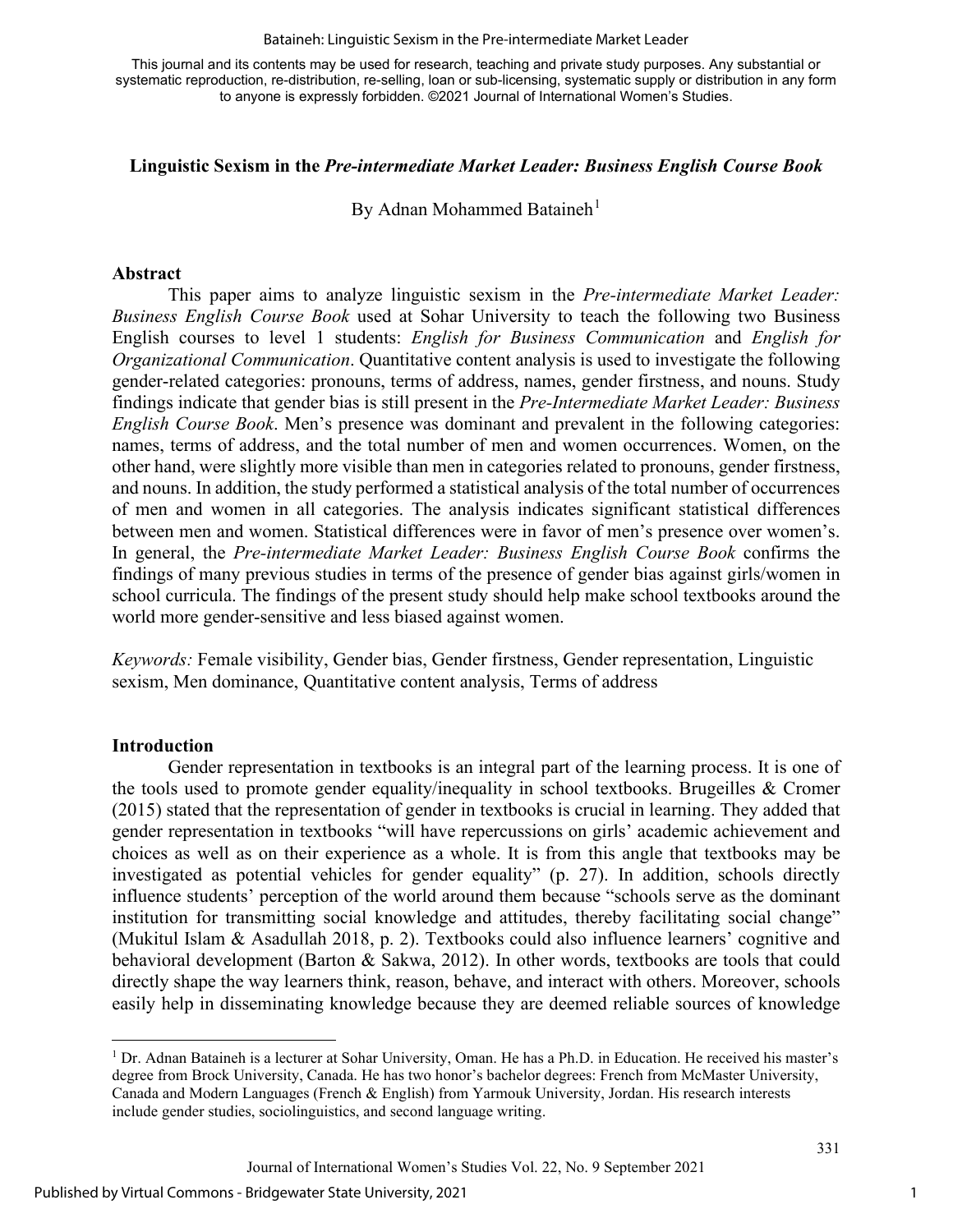among learners themselves. Therefore, learners do not hesitate to approve, absorb, and assimilate contents of such school textbooks in their lives (Lee & Collins, 2008 as cited in Barton & Sakwa, 2012).

In general, various studies have shown that gender bias and stereotypical portrayals of men and women are still ingrained in school textbooks. The analysis of some school textbooks has shown that women are underrepresented and inferior to men. Men's presence, on the other hand, dominated school textbooks. In addition, their presence was more visible than that of women's and men were given priority over women in various school and non-school curricula (Amini & Birjandi (2012); Hamdan (2008); Craeynest (2015); Jannati (2015); Karama (2020); Rezaei & Baghdadi (2015); Shamsuddin et al. (2015); Sovic & Hus (2015). In sum, gender bias is still prevalent in school textbooks, and it could negatively influence students' learning environment, expectations, and future. The presence of gender bias in today's school curricula is no longer deemed acceptable, and it should not be tolerated anymore. It hinders the learning process and leads to gender inequality in schools, universities, and other academic institutions.

#### **Literature Review**

Researchers have analyzed many gender-related categories to investigate the presence of gender bias in school and non-school curricula (e.g. gendered roles, linguistic sexism, personal traits etc.). Linguistic sexism refers to the language that does not include all people. In other words, it may exclude men or women intentionally or unintentionally (Umera-Okeke, 2014). The inclusion of men and women's representation in school textbooks should be balanced to avoid gender bias. Therefore, balanced gender representation in school textbooks should be a priority to school textbooks writers and designers.

The presence of sexism in school textbooks is an indication of gender inequality and bias. Swim & Hyers (2009) defined sexism as "individuals' attitudes, beliefs, and behaviors, and organizational, institutional, and cultural practices that either reflect negative evaluations of individuals based on their gender or support of unequal status of women and men" (p. 407). Therefore, sexist attitudes and beliefs should not be sanctioned in school and non-school curricula. There are two types of sexism in textbooks: overt (direct) sexism and covert (indirect) sexism. Swim & Cohen (1997) stated that overt sexism refers to "harmful and unequal treatment of women that is intentional, visible, and unambiguous" (p. 103). In other words, it refers to blatant and clearly biased portrayals of men and women in textbooks. Covert sexism, on the other hand, refers to "sexism that is either hidden and clandestine or unnoticed because it is built into cultural and societal norms" (Swim & Cohen, 1997, p. 103). In general, it is hard to identify covert sexism as it becomes a part of people's way of thinking and behaving in daily life practices.

Many studies on linguistic sexism in school textbooks have indicated that such textbooks are generally gender biased. The presence of gender bias in school and non-school curricula tends to be against women. Jasmani et al. (2011) examined action, process, momentary and transitional event verbs in English high school textbooks. They used the Hidden Curriculum Theory to investigate gender bias in the textbooks. They investigated action verbs used in the textbooks using quantitative and qualitative methods. Findings of the study showed that most action verbs are used with men. In other words, these English school textbooks are centered on men's presence. Women are portrayed as marginal and less visible. Jasmani et al. (2011) pointed out that, "a frequency imbalance of action verbs that are associated with men and women. Furthermore, the examples of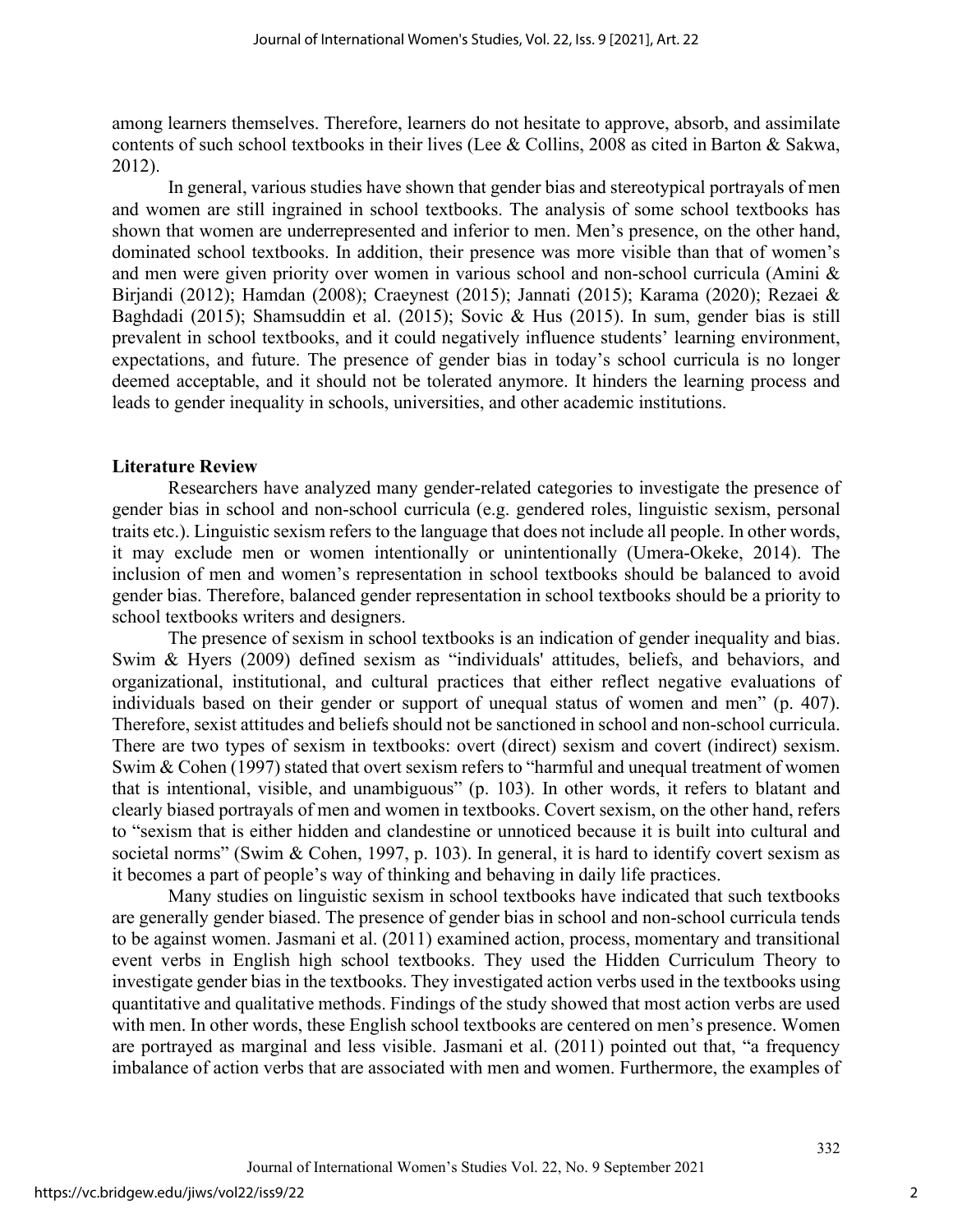action verbs in the corpus clearly consist of gender stereotyping" (p. 71). Their study is a powerful indicator of the presence of gender bias.

Another study was conducted by Vahdatinejad (2017) to examine the presence of linguistic sexism in four volumes of current Iranian high school EFL textbooks using the quantitative content analysis method. The study examined title names, gender firstness, and terms of pronouns. The study showed that priority was given to men over women in terms of numbers (e.g., masculine pronouns). Moreover, findings of the study indicated that men's presence was dominant while women's presence was less visible. Vahdatinejad (2017) concluded that, "the roles of females and their realistic contributions to the society are not well represented in the textbooks because there is an imbalance in gender representation" (p. 756). In other words, the Iranian high school textbooks revealed the presence of blatant sexism against women. Canh (2017) examined the nature of linguistic sexism in English language textbooks used at Vietnamese upper secondary schools. The study examined different categories using quantitative and qualitative methods of content analysis. Categories included sexist language in words and phrases, linguistic sexism in semantics, linguistic sexism in syntax (generic pronoun use and word order use). The findings of the study revealed that linguistic sexism is still inherent and visible in these school textbooks. These textbooks portray women as less visible than women. Canh (2017) concluded that, "women's status in language has not been equal to men's yet although they are said to be equal to men in every field" (p. 35). To sum up, school textbooks exhibit a powerful presence of gender bias against women. Men's presence, on the other hand, is given priority and it is more visible than that of women in school curricula.

Researchers study gender firstness in school curricula to examine the presence of gender imbalance and bias in school curricula. Nowadays, it is widely used in recent research on portrayal of men and women in school or non-school curricula. Gender firstness is related to "male and female pairings of words. Generally, when two nouns are mentioned, the male will be placed first, for example brothers and sisters, or in the previous sentence, male and female" (Thomson, 2002, p. 4). In other words, the notion of placing men before women or vice versa in texts is extremely important as it may suggest that men or women are at the center of the learning process. Therefore, gender balance is key and fundamental in this context. Placing men before women or vice versa in school curricula can be seen as an indication of covert sexism because such beliefs are usually built unconsciously into our way of thinking.

In general, studies related to gender firstness in textbooks have shown that some textbooks showed gender imbalance while other textbooks exhibited a balanced portrayal of men and women. Karama (2020) conducted a study on gender bias in four school mathematics textbooks from grade 1 to 12 used in Palestine. He used a mixed method analysis to understand gender portrayal in the school textbooks. He examined the representation of gender by analyzing the following categories: names, action verbs, pronouns, pictures, and professions. The findings of his study revealed that gender bias is still prevalent in these school textbooks. Amini & Birjandi (2012) examined second and third grade textbooks used in Iranian schools. Their study analyzed the following categories: visibility, gender firstness, generic masculine constructions, and sex-linked occupations and activities. They used descriptive research in addition to quantitative and qualitative methods. The study findings showed that sexism is still embedded in these Iranian school textbooks. They concluded that, "regarding firstness, again in majority of cases men were mentioned before women as is the case in the present Iranian culture especially in traditional families" (p. 139). In other words, their study revealed that blatant sexism is still ingrained in such textbooks and that no efforts were made to achieve gender equality. Rezaei & Baghdadi (2015)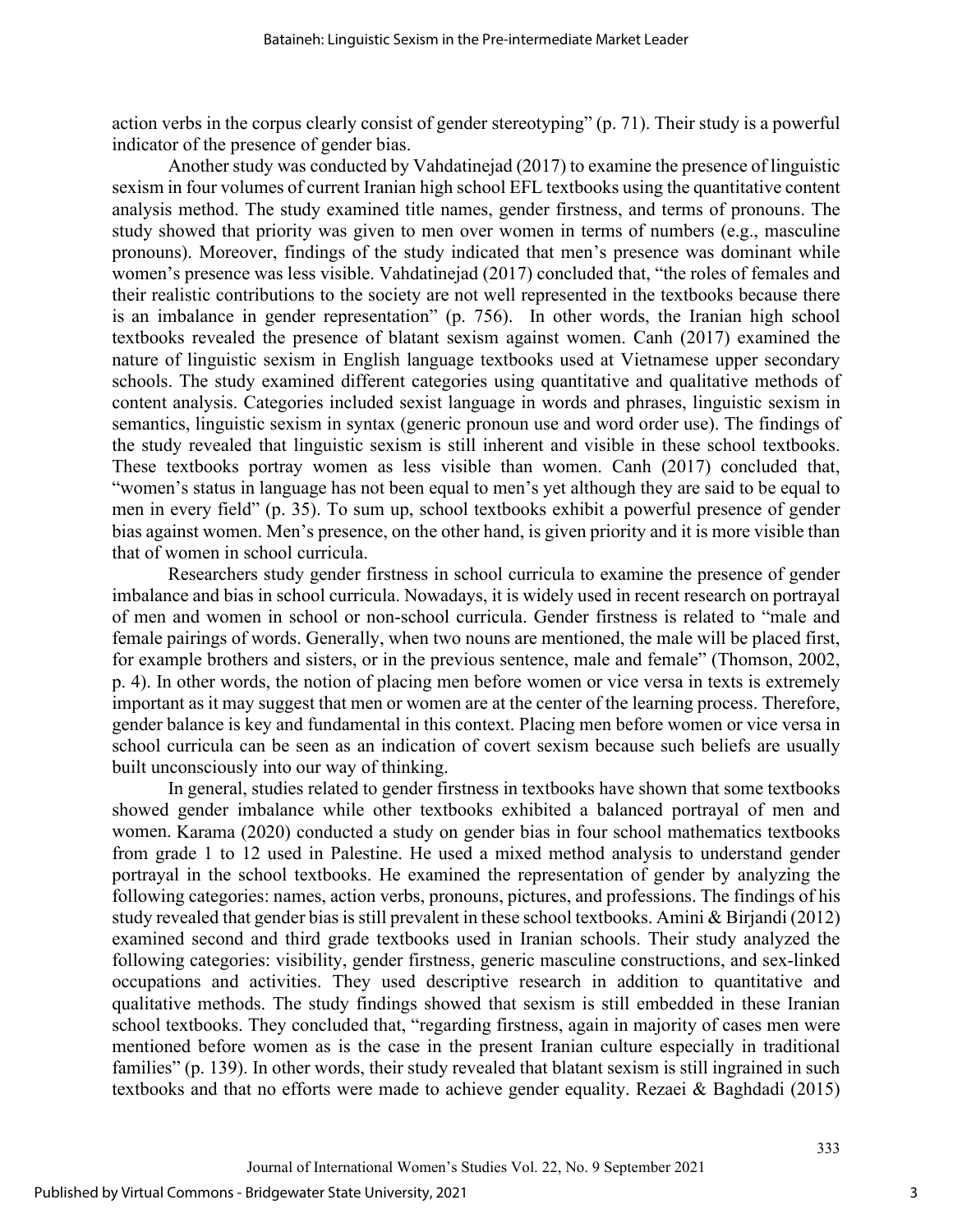conducted a content analysis of representation of gender roles in two Iranian EFL (English as a Foreign Language) and AFL (Arabic as a Foreign Language) textbooks. They used Rifkin's (1998) Criteria for the Analysis of Equality of Gender Representation Scale. They used pictorial and verbal categories derived from Rifkin's (1998) scale. Pictorial category refers to "visibility of female in illustrations and pictures" and verbal refers to "different elements of text such as subject, object, verb, noun, pronoun, etcetera" (Rezaei & Baghdadi, 2015, p. 19). Their study revealed that blatant gender bias is still embedded in the two Iranian school textbooks. Women were less visible and underrepresented compared to men.

Bahman & Rahimi (2010) conducted a study to analyze gender firstness in three volumes of textbooks used in Iranian high schools. One of the areas their study investigated was preference positioning. The findings of the study revealed that these textbooks did not exhibit gender balance in terms of gender firstness. Gender firstness was in favor of men over women. Their study findings confirmed those of the previous studies in terms of the presence of gender bias. Bahman & Rahimi (2010) concluded that, "In regard to firstness, also, male-attributed terms came first more frequently than those of females" (p. 273). They added that, "in regard to firstness, males occurred more than females in the first places of instructions, exercises and sentences" (p. 273). Healy (2009) investigated gender firstness, names, pronouns, exclusive nouns, and occupations in modern EFL textbook: *Touchstone Book 2*. Healy (2009) used Sinclair and Coulthard's analysis of discourse to analyze spoken discourse. She investigated gender firstness by examining the order of paired nouns and pronouns. The findings of the study revealed that gender firstness is present in this textbook and that the textbook exhibited a balanced representation of gender firstness. Healy (2009) stated that, "the writers of this book have been very fair when it comes to firstness" (p. 98). She has also added that the textbook contained only a few examples of gender firstness. For example, men were placed before women seven times compared to women being placed before men six times. Nagatomo (2010) conducted another study on gender representation in *Conversation Topics for Japanese University Students* textbook. She used Porecca (1978) and Leiskin's (2001) theoretical frameworks to examine gender portrayal of men and women characters. The study results showed that the textbook was in favor of men over women in terms of conversation time. Her study has also revealed that women were more visible than men and women played more active roles than men. Nagatomo (2010) concluded that, "female characters were found to initiate conversations almost twice as often as male characters" (p. 56) in sentences, turns, and firstness in conversations. The study also revealed that women had slightly more speaking turns than men. On the other hand, the study showed that men initiated speech more often than women in terms of turns and gender firstness in listening activities. Syarifuddin (2014) analyzed three school textbooks used in Indonesian schools to identify the presence of sexism. He examined various categories including generic "he", generic "man", gender firstness, and order of mention. The study findings have showed that these school textbooks are all men dominated and biased against women. In addition, analysis of gender firstness has revealed that these school curricula were totally biased against women. In addition, Demir & Yavuz (2017) conducted a study to investigate gender inequalities in the *Yes You Can* coursebook used in Turkey. They investigated various categories including gender firstness. Gender firstness was examined by analyzing two categories: the first category examined the gender who initiated the conversation, and the second one dealt with the gender that was mentioned first in all reading texts. The study findings have revealed that the first category exhibited a balanced representation of men and women whereas the second category was slightly in favor of men over women. To sum up, various studies have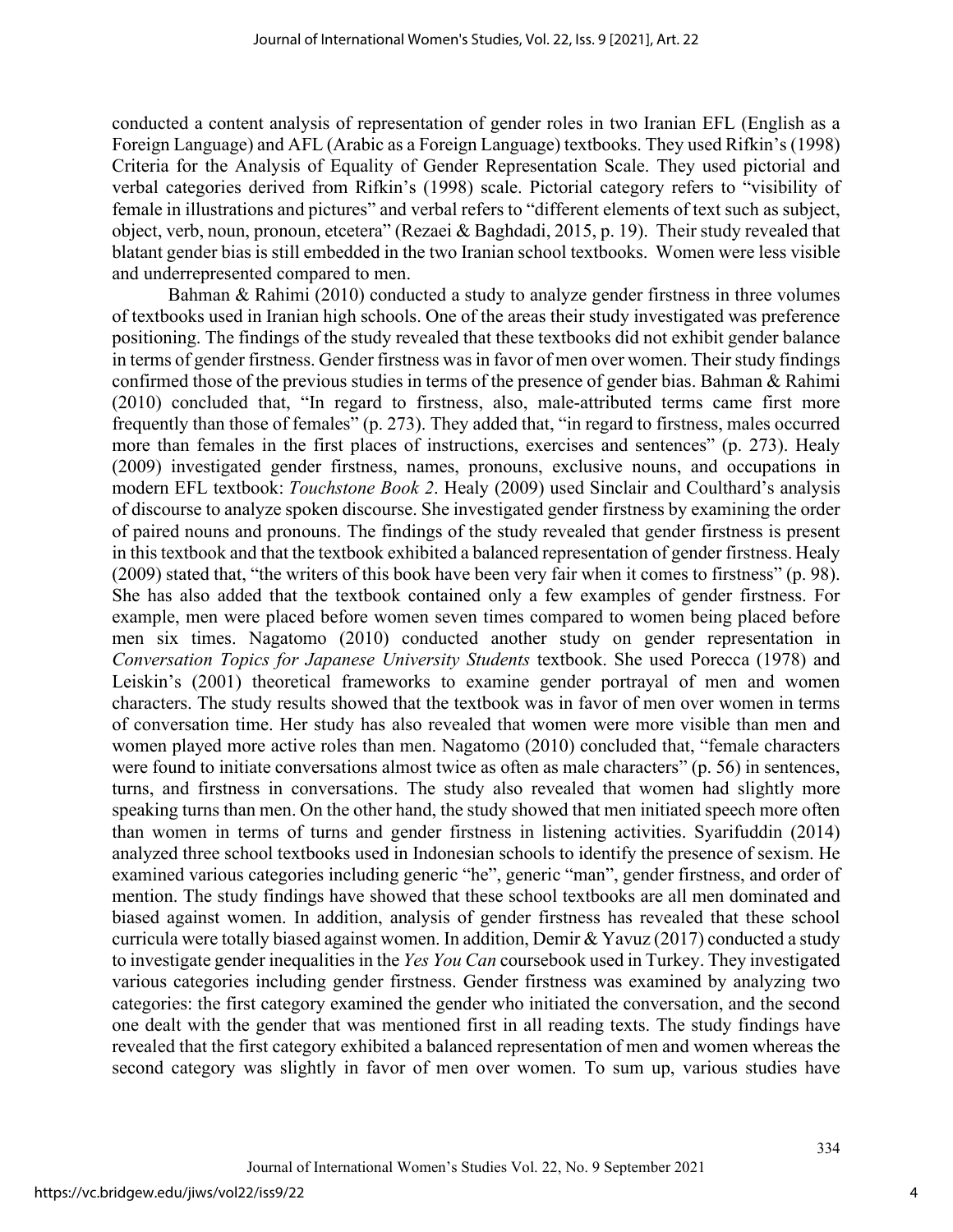indicated that some school textbooks gave priority to men over women in terms of gender firstness. On the other hand, other school textbooks exhibited a balanced portrayal of males and females.

#### **Methodology**

The purpose of this study is to investigate the presence of linguistic sexism in *Preintermediate Market Leader: Business English Course Book* used at Sohar University to teach two business courses in level 1.

#### *Material*

*Pre-intermediate Market Leader: Business English Course Book* constitutes the sample of the study. It is used at the Faculty of language Studies to teach UNIH1000: English for Business Communication and UNIH2000: English for Organizational Communication. Female learners constitute about 99.98% of the total number of students.

## *Data Collection Analysis*

This study used quantitative content analysis to examine linguistic sexism in the designated textbook. Quantitative content analysis is generally used to analyze features of any type of text. Coe & Scacco (2017) stated that quantitative content analysis is "a research method in which features of textual, visual, or aural material are systematically categorized and recorded so that they can be analyzed" (p. 346). Quantitative content analysis is common and widely used in education and language studies for many reasons. First, it is deductive in nature and aims at testing a certain hypothesis reported in previous studies. Sándorová (2014) emphasizes that quantitative content analysis is "considered to be deductive, aimed at testing hypotheses or finding answers to questions based upon theories or previous empirical research" (p. 97). The other reason is related to the sampling method. Sándorová (2014) stated that, "the quantitative approach requires random sampling or other techniques of probability to ensure validity, while qualitative analysis uses intentionally chosen texts" (p. 97). In other words, random sampling reinforces the validity of research studies because it is not a purposeful sampling. In addition, Sándorová (2014) argues that quantitative content analysis "caters for statistical methods and numerical results" (p. 97). Therefore, using quantitative content analysis in the present study is appropriate and serves its objective.

Linguistic sexism is investigated by analyzing the following five categories: masculine and feminine pronouns (he, his, him, she, and her), terms of address (Mr., Miss, Ms., Mrs., Dr. (male and female) Dame, and Sir), masculine and feminine names, gender firstness, and male and female nouns. Quantitative analysis includes counting the total number of occurrences of each category for men and women. In addition, the total number of occurrences of all categories for men and women will be analyzed quantitatively. At the end, some statistical analysis will be conducted to identify if there are any statistically significant differences between men and women (e.g., Chisquare) in the designated textbook.

## *Description of the Sample*

The sample textbook is the *Pre-Intermediate Market Leader: Business English Course Book* (3rd edition). It is published by Pearson Education Limited. It has 12 units and 175 pages. A revision unit to provide students with extra practice activities follows each unit. It targets preintermediate level students. The textbook teaches reading comprehension, writing and grammar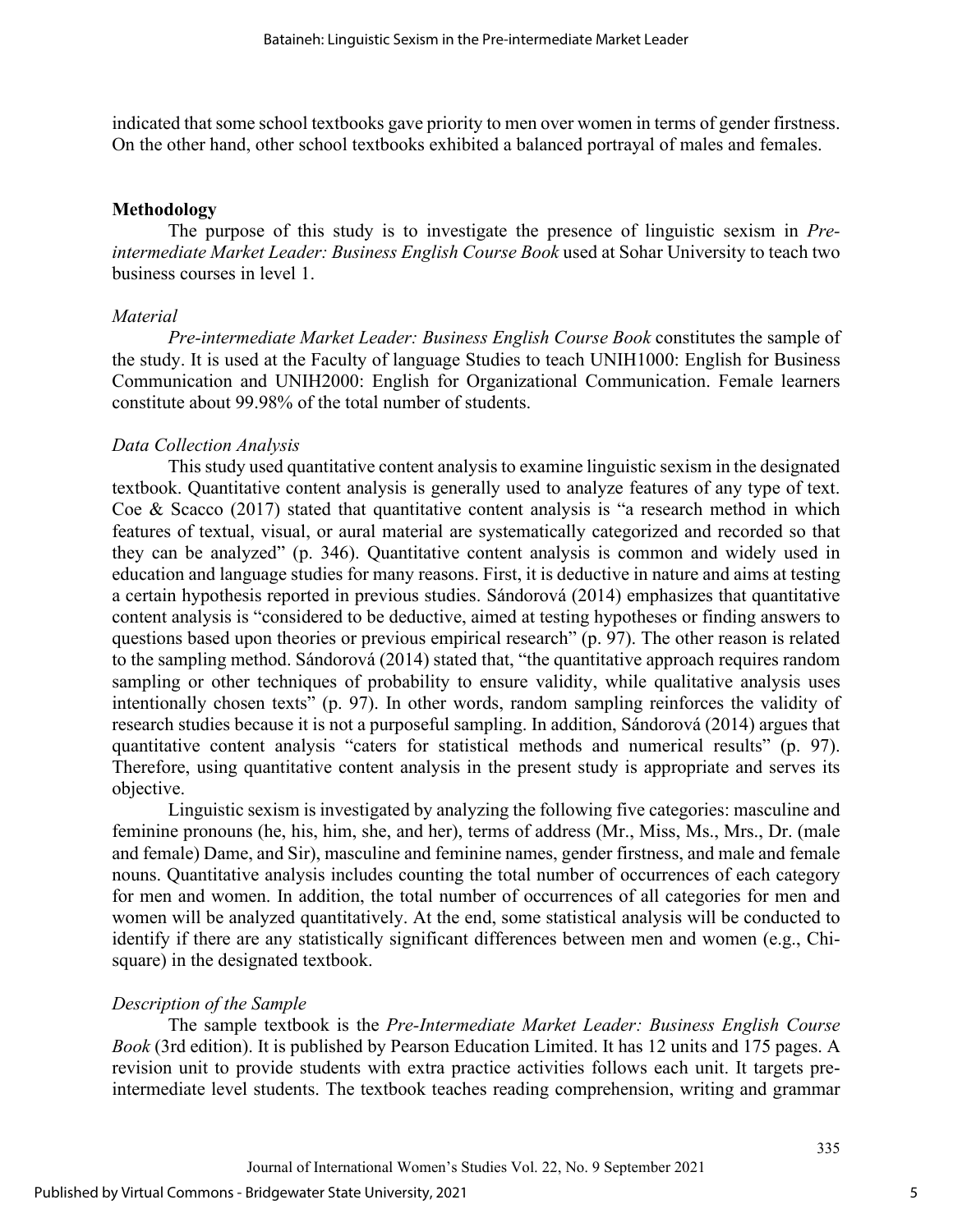skills, and vocabulary in business contexts and situations. Reading skills themes include texts about careers, selling, new business, planning, stress, entertaining, marketing, conflict, etc. Reading comprehension skills also include teaching students skimming and scanning skills. Writing skills themes include how to write CVs, cover letters, formal and informal emails, etc. Vocabulary building skills themes aim at teaching students business terminologies. Grammar skills focus on teaching students how to use English tenses in business contexts (e.g., past simple and present perfect), modals, reported speech, multiword verbs, etc.

## **Results and Discussion**

Data obtained from the designated textbooks were analyzed quantitatively. The quantitative analysis included the following categories: masculine and feminine pronouns, terms of address, male and female names, gender firstness, male and female nouns and pronouns, terms of address, names, nouns, and gender firstness.

## *Masculine and Feminine Pronouns*

The findings of the study show that *Pre-intermediate Market Leader: Business English Course Book* exhibited a balanced representation of masculine and feminine pronouns (he, his, she, and her). Table 1 shows that there is a slight difference between the total number of masculine and feminine pronouns. The total number of masculine pronoun occurrences was 213 (47.8%) while the total number of feminine pronouns was 233 (52.2). It is also worth mentioning that feminine pronouns occur slightly more than masculine pronouns in the *Pre-intermediate Market Leader: Business English Course Book*. It is an indication that an effort has been made to achieve a balanced and equal representation of men and women in the designated school textbook. In addition, Table 1 clearly shows that the highest number of occurrences of the third masculine and feminine personal singular pronouns was he and she. The number of occurrences stands at 157 and 172 respectively.

|           |     |               |               | DUUK          |      |               |     |               |  |
|-----------|-----|---------------|---------------|---------------|------|---------------|-----|---------------|--|
|           |     |               |               | Pronouns      |      |               |     | Total         |  |
|           |     |               |               |               |      |               |     |               |  |
| Masculine | He  |               |               | <b>His</b>    | Male |               |     | Male          |  |
| Pronoun   |     | $\frac{0}{0}$ |               | $\frac{0}{0}$ |      | $\frac{0}{0}$ |     | $\frac{0}{0}$ |  |
|           | 157 | 35.2%         | 31            | $7.0\%$       | 25   | $5.6\%$       | 213 | 47.8%         |  |
| Feminine  | She |               |               | Her           |      | Female        |     |               |  |
| Pronouns  |     |               | $\frac{0}{0}$ | f             |      | $\%$          |     | $\frac{0}{0}$ |  |
|           | 172 |               | 38.5%         | 61            |      | 13.7%         | 233 | 52.2%         |  |

#### **Table 1: Frequency and Percentage of Pronouns** *in Market Leader Business English Course Book*

## *Terms of Address*

Quantitative analysis of the total occurrences of masculine and feminine terms of address reveals that gender bias is still rooted in the *Pre-intermediate Market Leader: Course Book*. It contains blatant sexism and gender bias against women. Table 2 shows that the total number of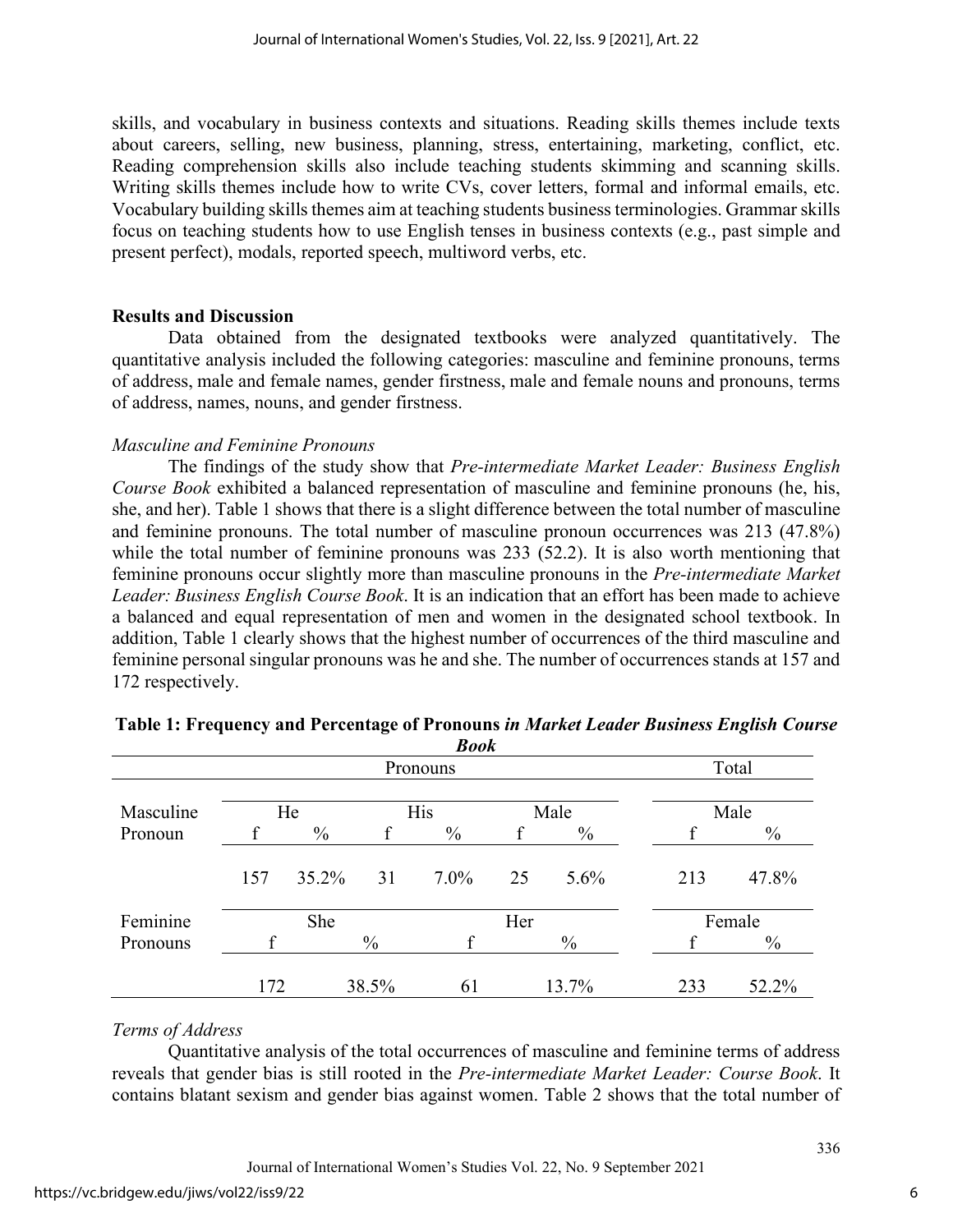masculine terms of address occurrences is 43 (70.8%) whereas the total number of feminine terms of address occurrences is only 14 (29.2%). The highest number of occurrences for men in the category of terms of address was for *Mr.* It stands at 60.4%. On the other hand, Table 2 shows that the highest number of women occurrences in the category of terms of address was in *Ms*. It stands at 12.5%. These findings suggest that there is much to be done to deal with the issue of gender bias against women in the designated textbook. It is very unacceptable in today's world to approve, tolerate, or accept such a huge gender gap in school textbooks.

| Table 2. Prequency and Ferculage of Terms of Address in <i>murkel Ledger Course Dook</i> |                  |               |  |               |               |      |              |                                                                       |              |               |       |               |  |
|------------------------------------------------------------------------------------------|------------------|---------------|--|---------------|---------------|------|--------------|-----------------------------------------------------------------------|--------------|---------------|-------|---------------|--|
|                                                                                          | Terms of address |               |  |               |               |      |              |                                                                       |              |               | Total |               |  |
|                                                                                          | Mr.              |               |  | Dr.           |               | Lord |              |                                                                       | Sir          |               | Male  |               |  |
| Male                                                                                     |                  | $\%$          |  | f             | $\frac{0}{0}$ | f    |              | $\frac{0}{0}$                                                         | f            | $\%$          | f     | $\frac{0}{0}$ |  |
|                                                                                          | 29               | $60.4\%$      |  | $\theta$      | $0\%$         | 3    |              | $6.3\%$                                                               | 2            | $4.2\%$       | 34    | 70.8%         |  |
|                                                                                          |                  | <b>Mrs</b>    |  | <b>Miss</b>   |               | Ms   |              | Dr.                                                                   |              | Dame          |       | Female        |  |
| Female                                                                                   |                  | $\frac{0}{0}$ |  | $\frac{0}{0}$ | $\mathbf{f}$  | $\%$ | $\mathbf{f}$ | $\frac{0}{0}$                                                         | $\mathbf{f}$ | $\frac{0}{0}$ |       | $\frac{0}{0}$ |  |
|                                                                                          | 3                | $6.3\%$       |  |               |               |      |              | $1\quad 2.1\% \quad 6\quad 12.5\quad 3\quad 6.3\% \quad 1\quad 2.1\%$ |              |               | 14    | 29.2%         |  |

**Table 2: Frequency and Percentage of Terms of Address in** *Market Leader Course Book*

## *Male and Female Names*

The findings obtained from the analysis of male and female names in the *Pre-intermediate Market Leader: Course Book* strongly point to the fact that gender bias and imbalance are still ingrained in the designated textbook. Table 3 indicates that male names occurred 319 (62.9%) times while female names occurred only 188 (37.1) in the *Pre-intermediate Market Leader: Course Book*. This is yet another powerful indication that sexism is still present and visible in the designated textbook. More efforts are needed on the part of school textbook writers and designers to deal with the problematic issue of gender bias.

| <b>Book</b> |     |       |        |       |  |  |  |  |  |  |
|-------------|-----|-------|--------|-------|--|--|--|--|--|--|
| Names       |     | Male  | Female |       |  |  |  |  |  |  |
|             |     | $\%$  |        | $\%$  |  |  |  |  |  |  |
|             | 319 | 62.9% | 188    | 37.1% |  |  |  |  |  |  |

**Table 3: Frequency and Percentage of Male and Female Names in** *Market Leader Course* 

## *Gender Firstness*

Quantitative data analysis of gender firstness obtained from the *Pre-intermediate Market Leader: Course Book* shows a balanced portrayal of gender firstness. Table 4 shows that the total number of occurrences where women appear before men in texts is  $30 (50.8)$  compared to  $29 (49.2)$ for men. It is one of the few times where women are slightly more visible than men in school textbooks. It reinforces the need for more positive practices in future school curricula.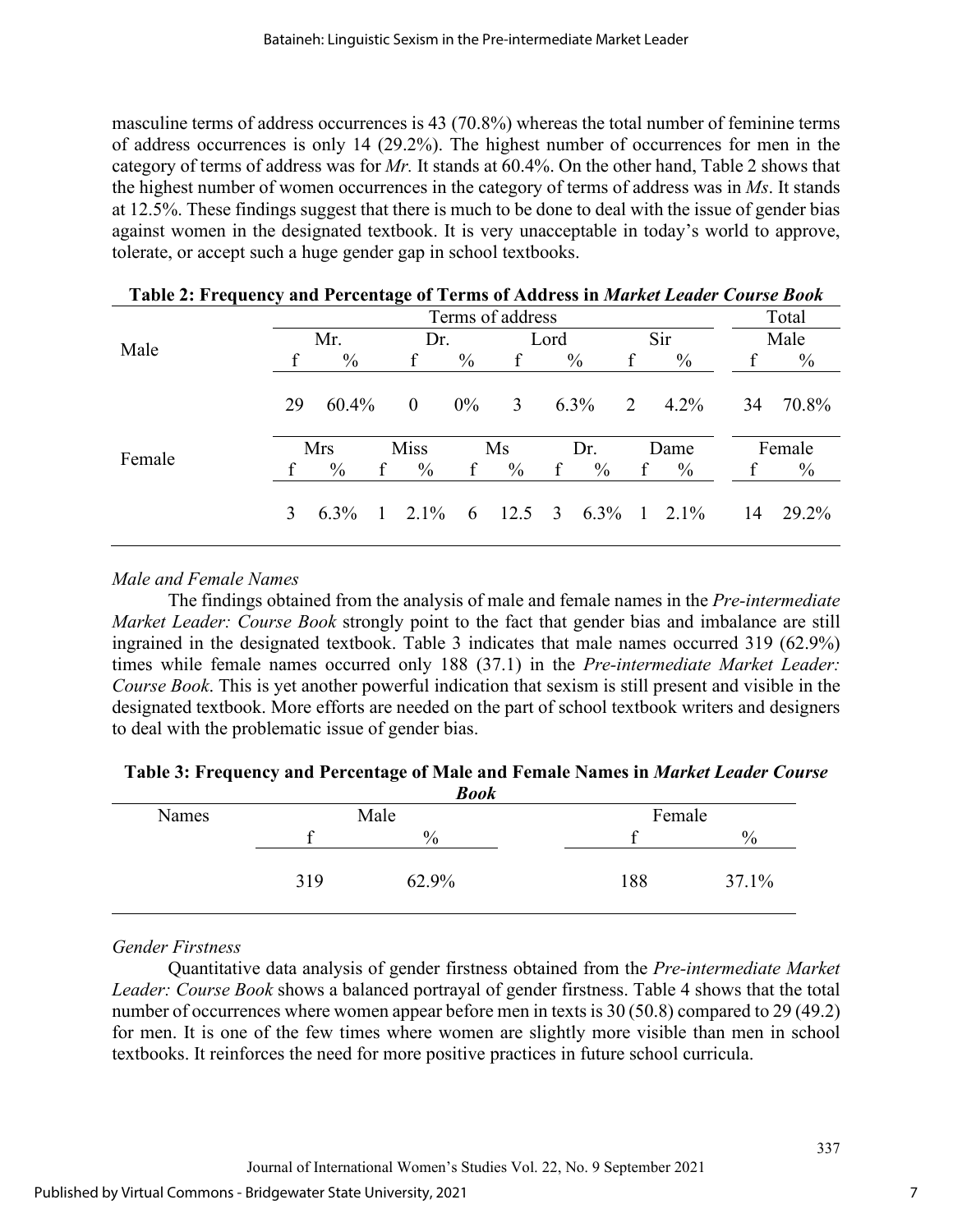|           |    | Table 4: Frequency and Percentage of Gender Firstness in <i>Market Leader Course Book</i> |        |               |  |
|-----------|----|-------------------------------------------------------------------------------------------|--------|---------------|--|
| Firstness |    | Male                                                                                      | Female |               |  |
|           |    | $^{0/0}$                                                                                  |        | $\frac{0}{0}$ |  |
|           | 29 | 49.2%                                                                                     | 30     | 50.8%         |  |

|  |  |  | Table 4: Frequency and Percentage of Gender Firstness in Market Leader Course Book |  |
|--|--|--|------------------------------------------------------------------------------------|--|
|--|--|--|------------------------------------------------------------------------------------|--|

#### *Male and Female Nouns*

The quantitative analysis of the frequency and percentage of male and female nouns have indicated that the representation of men and women in the *Pre-intermediate Market Leader: Course Book* is slightly in favor of women over men. Table 5 shows that the total number of occurrences of female nouns is 15 (55.6%) compared to 12 (44.4%) for male nouns. In other words, the gender gap is getting narrower, but there is still some work to be done to achieve a balanced representation of men and women in the designated school textbook. Quantitative data in Table 5 indirectly suggest that achieving equal gender representation in school textbooks is taking momentum.

The terms "boy" (60.4%) and "women" (51.9%) obtained the highest number of occurrences.

|        |    |               |                |               |                |               |      |               |    | Table 5: Frequency and Percentage of Gender Nouns in <i>Market Leader Course Book</i> |
|--------|----|---------------|----------------|---------------|----------------|---------------|------|---------------|----|---------------------------------------------------------------------------------------|
|        |    |               | Total          |               |                |               |      |               |    |                                                                                       |
| Male   |    | Boy           | Men            |               | Man            |               | Male |               |    | Male                                                                                  |
|        |    | $\frac{0}{0}$ |                | $\%$          | f              | $\frac{0}{0}$ | f    | $\frac{0}{0}$ |    | $\frac{0}{0}$                                                                         |
|        | 29 | 60.4%         | $\overline{0}$ | $0\%$         | $\mathfrak{Z}$ | $6.3\%$       | 2    | $4.2\%$       | 12 | 44.4%                                                                                 |
|        |    | Women         |                |               | Female         |               |      | Female        |    |                                                                                       |
| Female |    | f             |                | $\frac{0}{0}$ |                |               |      | $\%$          |    | $\frac{0}{0}$                                                                         |
|        |    | 14            |                | 51.9%         |                |               |      | 3.7%          | 15 | 55.6%                                                                                 |

**Table 5: Frequency and Percentage of Gender Nouns in** *Market Leader Course Book*

*Pronouns, Terms of Address, Names, Nouns, and Gender Firstness*

The quantitative analysis of the total number of occurrences of men and women in all categories indicated that the *Pre-intermediate Market Leader: Course Book* exhibits gender imbalance and bias against women. The data obtained from Table 6 clearly indicate that the priority was given to men's presence. Women, on the other hand, were less visible and underrepresented in the designated school textbook. Table 6 shows that the TOTAL number of men occurrences in all categories was 607 (55.8%) compared to 480 (44.2%) for women. In addition, quantitative analysis of men's presence in the categories of Terms of Address and Names are 70.8% and 62.9% respectively. These statistics indicate powerful men dominance, visibility, and prevalence in the designated textbook. Women's presence, on the other hand, remains marginal, negligible, and less visible than men, except for in the categories of Pronouns, Gender Firstness, and Nouns.

It is also essential to point out that the Chi-square test was used to identify any possible statistically significant differences between men and women in the total number of men and women occurrences in all categories under investigation. The result shows that statistically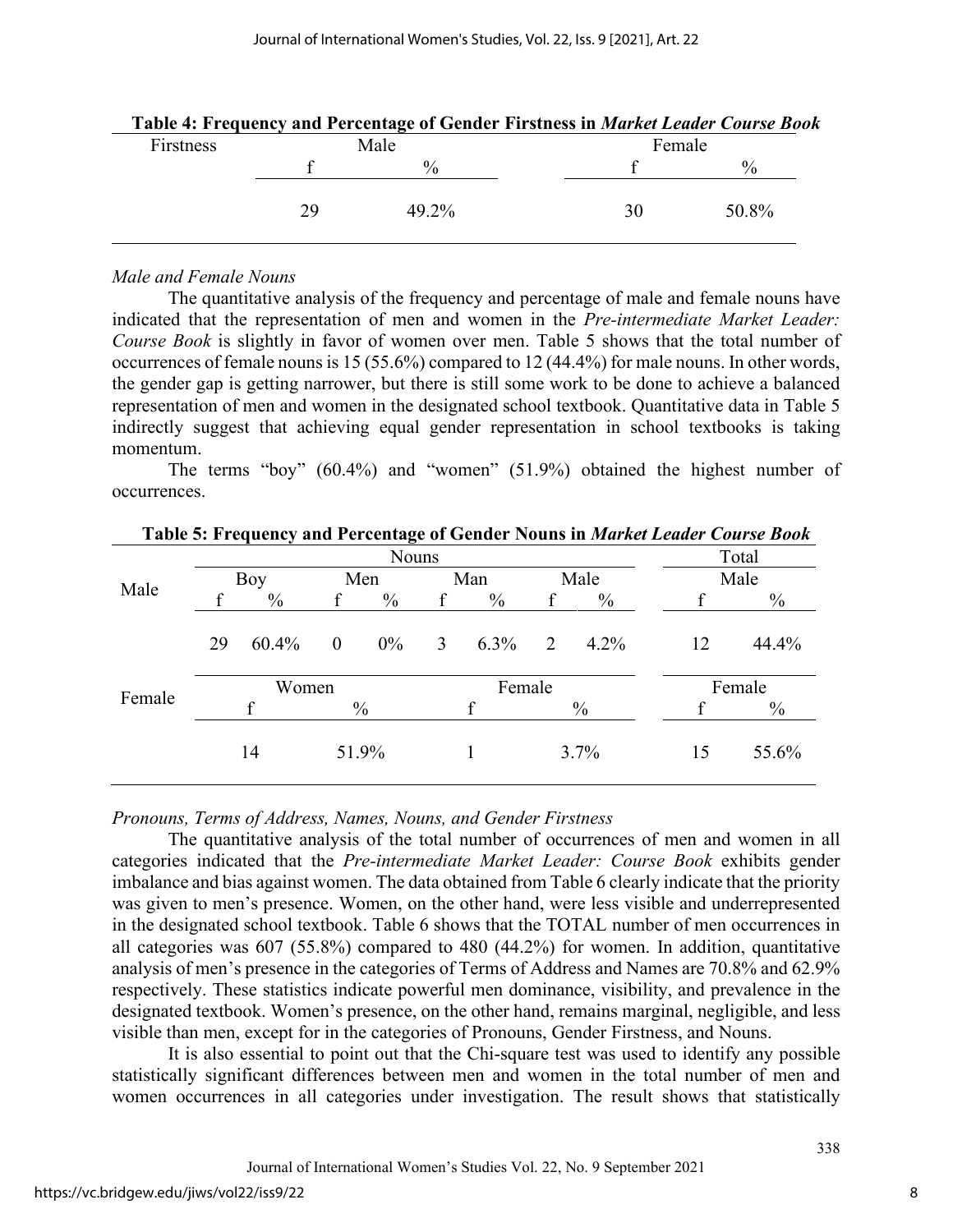significant differences between the representation of men and women were observed in the TOTAL number of men and women occurrences in all categories  $\chi$ 2 (df = 4, N = 1087) = 28.99, p < .05. To sum up, quantitative and statistical analysis (e.g. chi-square test) clearly show that gender bias against women is still present in the designated school textbook. There is still a long way to achieve gender equality and eliminate gender bias in school curricula.

| Table 6: Frequency of Pronouns, Terms of Address, Names, Gender Firstness, and Nouns |
|--------------------------------------------------------------------------------------|
| <b>Attributed to Men and Women in Market Leader Course Book</b>                      |

|                           |     |               |     |               |              | Category |             |                |    |               |      |          |
|---------------------------|-----|---------------|-----|---------------|--------------|----------|-------------|----------------|----|---------------|------|----------|
| Gender                    |     | Pronouns      |     | Terms         |              | Names    |             | Firstness      |    | <b>Nouns</b>  |      | Presence |
|                           | f   | $\frac{0}{0}$ | f   | $\frac{0}{0}$ | $\mathbf{f}$ | $\%$     | $\mathbf f$ | $\frac{0}{0}$  | f  | $\frac{0}{0}$ | f    | $\%$     |
| Men                       | 213 | 47.8%         | -34 | 70.8% 319     |              | 62.9%    | 29          | 49.2%          | 12 | 44.4%         | 607  | 55.8%    |
| Women                     | 233 | 52.2%         | 14  | 29.2% 188     |              | 37.1%    | 30          | 50.8% 15 55.6% |    |               | 480  | 44.2%    |
| Total<br>within<br>gender | 446 | 41.0%         | 48  | $4.4\%$       | 507          | 46.6%    | - 59        | 5.4%           | 27 | $2.5\%$       | 1087 | $100\%$  |

#### **Conclusion**

Previous studies on linguistic sexism in school and non-school textbooks have shown mixed results. Some studies have shown that some textbooks display a balanced and equal representation of men and women, while the findings of other studies have indicated the presence of gender bias against women. The present study indicates, in general, that gender bias is still visible in the *Pre-intermediate Market Leader: Course Book* even though some improvements have been made in specific categories under investigation. The study findings show that men's presence was more dominant in the following categories: terms of address, male and female names, and the total number of males, male and female nouns, and female occurrences in all categories. Women's presence, on the other hand, was more visible than men's' in the following two categories: pronouns and gender firstness*.* Statistical analysis of the total number of men and women occurrences in all categories has indicated that there are statistically significant differences between men and women in the designated textbook. These significant statistical differences are in favor of men over women. More efforts should be made to promote gender equality and fight gender bias in school and non-school textbooks. The presence of gender-biased school textbooks should not be tolerated. Promoting gender equality in textbooks should be a priority for all school and non-school textbooks writers because it could influence and shape learners' attitudes and perception of the world around them.

It is also worth mentioning that the effect of the presence of gender bias in English language textbooks on L1 and L2 learners is of extreme importance. The presence of gender bias in textbooks could lead to serious repercussions on learners' future expectations, social roles, perception of the world around them, and their cognitive and behavioral development. The school textbook under investigation is intended for L2 learners. Therefore, L2 learners in Oman are susceptible to serious gender discrimination that undermines their future ambitions and identity.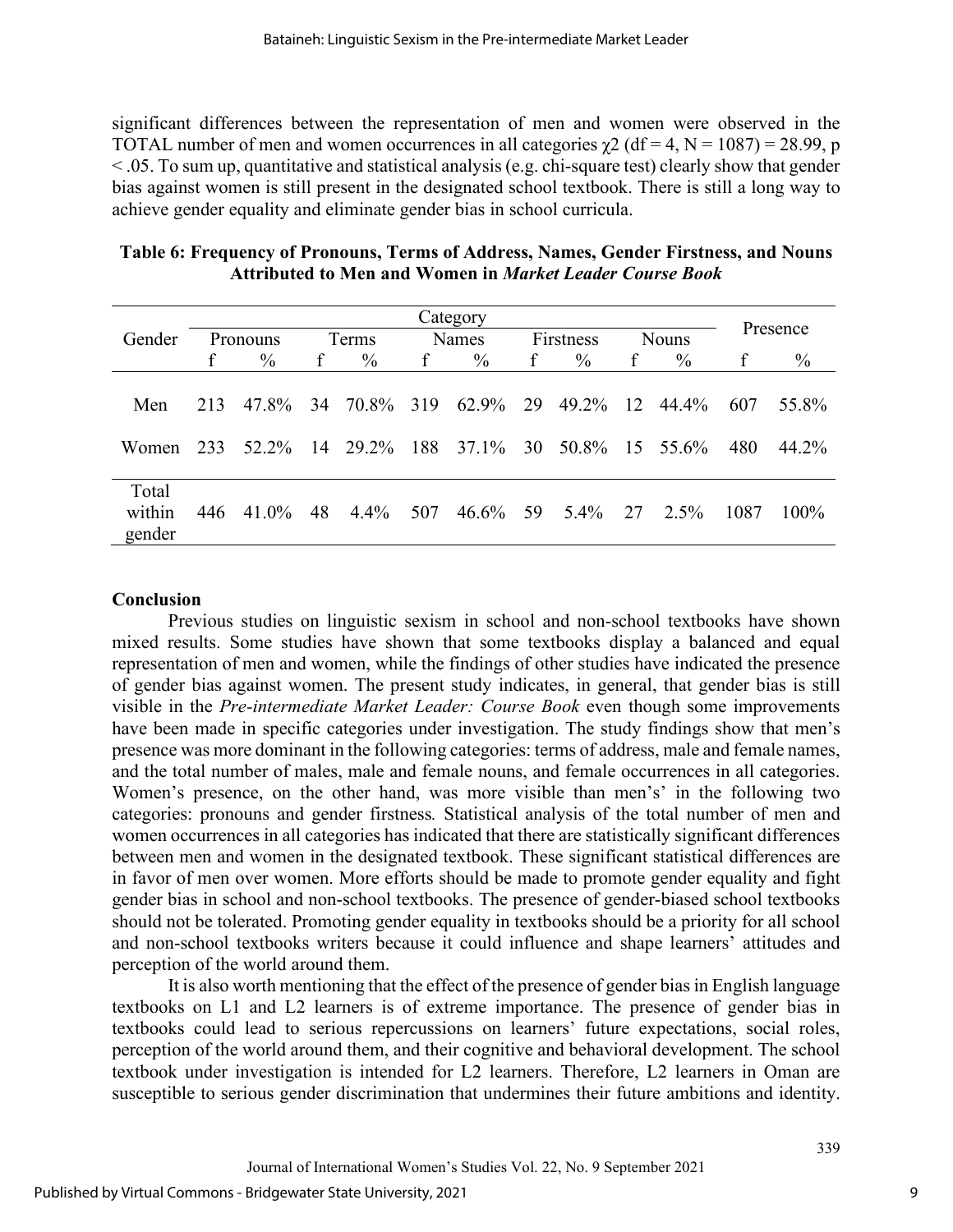Gender bias is also seen as a more serious problem in the L2 context as it might challenge the social status quo in traditional societies. Alternative and positive representations of gender in school curricula are the vehicle for gender equality and social change. Because school textbooks have a direct influence on L2 learners, textbooks are expected to support and promote gendersensitive improvements in L2 contexts.

#### **Recommendations**

The findings of the present study confirm the findings of some previous studies in the sense that linguistic sexism is still strongly visible in many school textbooks. The presence of gender bias in school textbooks is by no means tolerable. Thorough and comprehensive remedial actions should be taken to promote gender equality and balanced portrayals of men and women in school curricula. Therefore, experts on gender representation in textbooks (e.g. sociologists and linguists) should devise guidelines for detecting, reducing, and/or eliminating gender bias in school textbooks. These guidelines should be made mandatory for sanctioning future school textbooks. It is also fundamental that schoolteachers and university instructors attend workshops on how to deal with potential sexist representations in school textbooks. Disseminating knowledge about the potential negative effects of gender bias on children and young learners in school curricula should be a priority for textbook writers and designers. Last but not least, future studies on gender representation in school curricula should pay more attention to studying and investigating subtle sexism. Detecting and identifying subtle sexism in school curricula is not an easy task because it is built and programmed in our beliefs and attitudes. Therefore, future gender studies should involve quantitative and qualitative content analysis methods. Qualitative content analysis is key to identifying latent gender bias content in school curricula. In addition, using mixed methods analysis offers a holistic and broader understanding of gender portrayals in textbooks because it incorporates the strengths of both methods.

In addition, future studies should include analysis of the effect of gender representation on native and non-native learners of English. The gender angle of L1 and L2 learners should be investigated as it might contribute to promoting social change in native and non-native societies. I strongly believe that future studies should pay special attention to the L2 context, as there is an urgent need for facilitating social change in traditional and conservative societies in some developing countries in the Middle East. Future studies should provide deep insights into the possible impact of gender bias in L1 and L2 contexts on the future aspirations of learners. In addition, critical feminist views and perspectives on gender representation (e.g., gender roles, negative gender stereotypes) should be consulted in designing and writing school curricula in the L2 setting. Critical feminist views on gender would help identify false gender assumptions about men and women. They would also enhance the presence of more positive representations of men and women in traditional and conservative societies.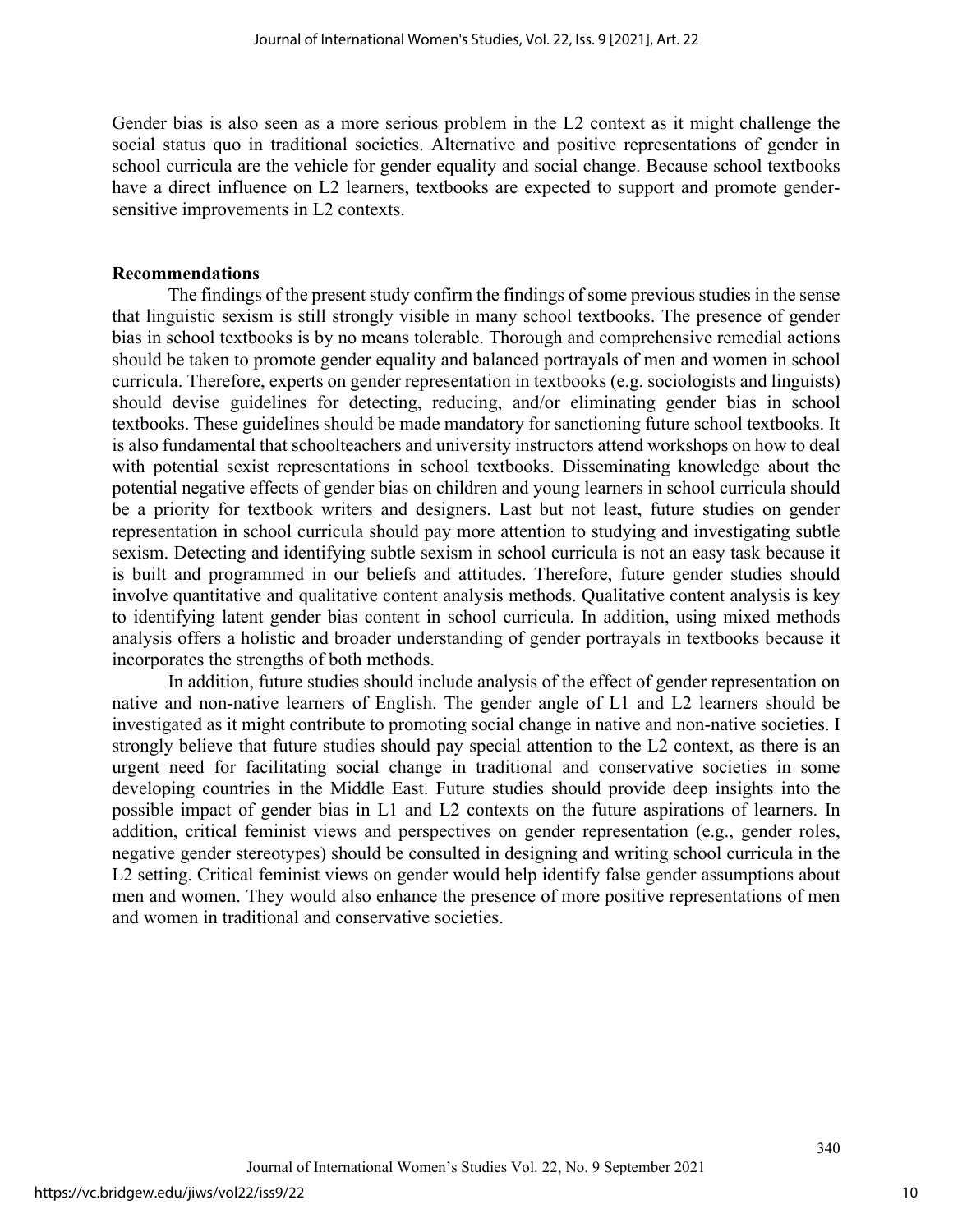## **References**

- Amini, M. & Birjandi, P. (2012). Gender bias in the Iranian high school EFL textbooks. *English Language Teaching*. 5(2): 134-147.
- Bahman, M. & Rahimi, A. (2010). Gender representation in EFL materials: An analysis of English textbooks of Iranian high schools. *Procedia Social and Behavioral Sciences*. 9: 273-277.
- Barton, A. & Sakwa, L., M. (2012). The Representation of gender in English textbooks in Uganda. *Pedagogy, Culture & Society*. 20(2): 173-190.
- Brugeilles, C. & Cromer, S. (2015). Promoting gender equality through textbooks: A Methodological guide. *United Nations Educational, Scientific and Cultural Organization*. Paris: France.
- Canh, N. D. (2017). Linguistic sexism in current upper secondary school English language textbooks: TIẾNG ANH 10, TIẾNG ANH 11 and TIẾNG ANH 12". *VNU Journal of Foreign Studies*. 33(6): 26-40.
- Coe, K. & Scacco, J. M. (2017). *Quantitative content analysis*. https://onlinelibrary.wiley.com/doi/epdf/10.1002/9781118901731.iecrm0045.
- Craeynest, F., V. (2015). *Gender representations in EFL textbooks: A Quantitative and qualitative content analysis* [Master's thesis, Ghent University]. https://lib.ugent.be/fulltxt/RUG01/002/212/638/RUG01-002212638 2015 0001 AC.pdf.
- Demir, Y. & Yavuz, M. (2017). "Do ELT course books still suffer from gender inequalities? A case study from turkey". *Journal of Language and Linguistic Studies*. 13(1): 103-122.
- Hamdan. S. M., T. (2008). *Analyzing aspects of gender in English language Jordanian basic stage curriculum from A Socio-Cultural perspective* (Doctoral dissertation, Amman Arab University). https://search.mandumah.com/Record/637060.
- Healy, D. (2009). The Representation of women and men in a modern EFL textbook: Are popular textbooks gender biased?" *Memoirs of the Osaka Institute of Technology*. Series B: 54(2): 1-100.
- Jannati, H. (2015). Gender representation in EFL textbooks: A Case of ILI pre-intermediate series. *Journal of Applied Linguistics and Language Research*. 2(3): 211-222.
- Jasmani, M., F., I., M., Yasin, M., S., M., Abdul Hamid, B., Keong, Y., C., Othman, Z., & Jaludin, A. (2011). Verbs and gender: The Hidden agenda of a multicultural society. *The Southeast Asian Journal of English Language Studies.* 17: 61-73.
- Karma, M. J. (2020). Gender bias in school mathematics textbooks from grade 1 to 12 in Palestine. *Journal of International Women's Studies*. 1(21): 162-171. https://vc.bridgew.edu/cgi/viewcontent.cgi?article=2217&context=jiws. Lee, J. F., K., & Collins, P. (2008). Gender voices in Hong Kong English textbooks – Some past and current practices. *Sex Roles*. 59: 127-137.
- Mukitul Islam, K., M. & Asadullah, M., N (2018). Gender stereotypes and education: A Comparative content analysis of Malaysian, Indonesian, Pakistani and Bangladeshi school textbooks". *PLOS ONE*. Spain.
- Nagatomo, D., H. (2010). "A Critical analysis of gender representation in an EFL textbook". *Journal of the Ochanonizu University English society*. 1: 53-61.
- Rezaei & Baghdadi (2015). Gender representation in English and Arabic foreign language textbooks in Iran: A comparative approach. *Journal of International Women's Studies*. 3(16): 16-32. https://vc.bridgew.edu/cgi/viewcontent.cgi?article=1811&context=jiws.